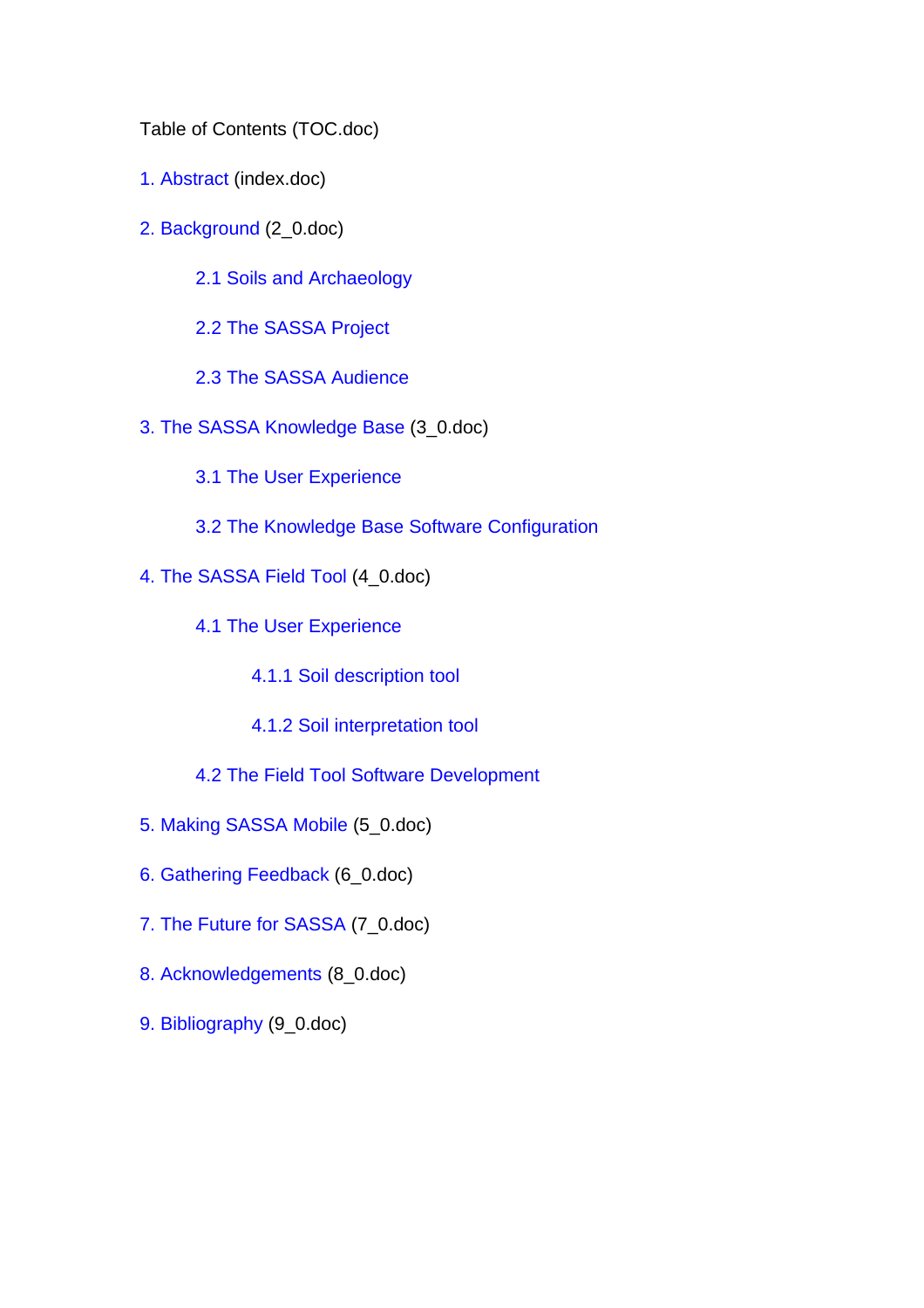#### 1. ABSTRACT

A constant problem for field archaeologists is the need for familiarity with the core concepts of a diverse range of specialist disciplines. Soils and sediments are an integral part of archaeological sites, yet the teaching of soils in archaeology degrees is variable and many archaeologists complain they are lacking in the confidence and skills required to describe and interpret the deposits they excavate. SASSA (Soil Analysis Support System for Archaeologists) is a free-to-use, internet based system designed to familiarise archaeologists with the concepts and possibilities offered by geoarchaeology (the scientific study of soils and sediments).

SASSA consists of two core components: the knowledge base and field tool. The 'front-end' of the website is the knowledge base; this uses Wiki technology to allow users to add their own content and encourage dialogue between archaeologists and geoarchaeologists. Whilst the field tool uses an XML data structure and decision tree, decision support system to guide the user through the process of describing and interpreting soils and sediments. SASSA is designed for use on both 'static' (PC) and 'mobile' (PDA and laptop) hardware in order to provide in-situ field support as well as offering officebased 'reference book style' help. This article introduces the aims of SASSA, presents SASSA as a user might experience it, and discusses the computing technology used to construct the system.

#### 2. BACKGROUND

#### 2.1 Soils and Archaeology

The relevance of soil science to archaeological investigations has been recognised for several decades. The early work (1960 – 1970s) of Cornwall, 1958, and Dimbleby, 1966 and subsequently Limbrey, 1975 was instrumental in demonstrating the potential contribution of soil science to archaeology, but with a marked emphasis on environmental reconstruction from analysing buried soils. More recently, there has been the emergence of geoarchaeology – the application of earth science techniques to archaeological questions based on the recognition that the bulk of many archaeological sites consist of soils or sediments rather than artefactual or structural evidence (Butzer, 1982; French, 2003). Soils and sediments are integral to the archaeological record and thus require analysis and interpretation. Over the last 20 years there have been major advances in analytical techniques which have enabled new questions to be addressed, for example, with respect to sourcing of soils or added materials (Wilson *et al.* 2006), on-site processes of accumulation and re-distribution (refs), post-depositional alteration (diagenesis) (ref) and bioturbation (mixing by flora and fauna) (Canti, 2003), and impacts of anthropogenic processes such as cultivation and manuring and habitation (ref; Wilson *et al.* 2007). However, there has been an increasing gulf in the development and validation of research analytical tools and their wider application by the archaeological user community.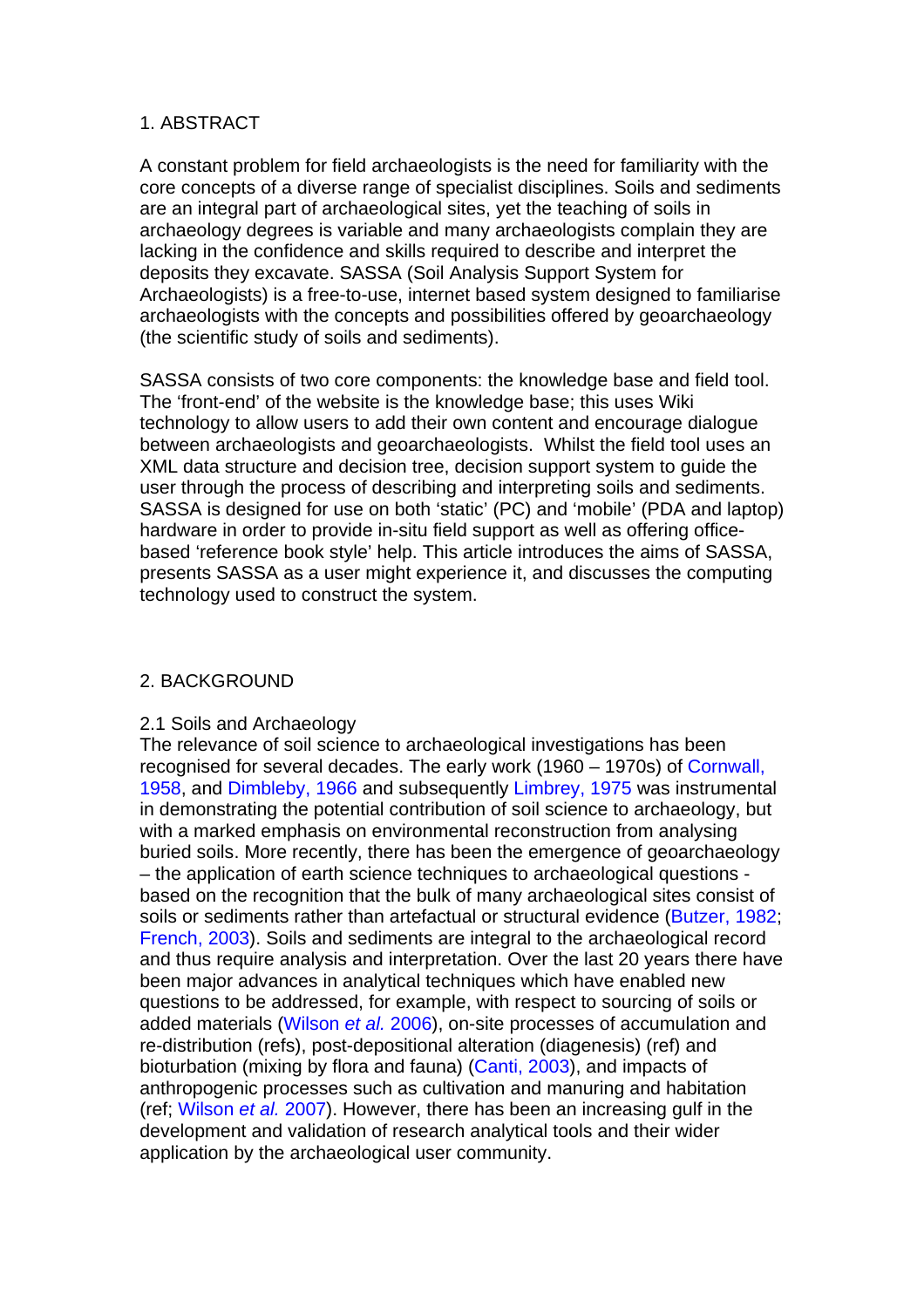The publication of guidelines in geoarchaeology by English Heritage (2004) has raised awareness of soil science within archaeology, but there still exists a gap between research techniques and the answering of questions important to archaeologists.

An informal consultation exercise with field archaeologists revealed the problem as perceived by archaeologists is:

- Soil analysis is expensive and time consuming and often provides little useful or new archaeological information.
- Geoarchaeology involves dense terminology and scientific language making many reports and books on the subject virtually unintelligible to the non-specialist.
- Soil analysis involves extensive field recording and sampling which is time consuming and generally requires specialist input.
- There is a general lack of training in soil science that makes field interpretation and identification of key questions difficult for field archaeologists.

It was generally felt that although a substantial geoarchaeological knowledge base already exists, what is lacking is presentation of this material in a manner that is easily accessible, informative and comprehensible to archaeologists who are non-specialists.

By contrast many geoarchaeologists complain that at times they are asked to attend on-site, to find there are no defined archaeological questions for them to address. The result can be a day spent describing and sampling soils and sediments with no purpose. This only serves to reinforce the impression of archaeologists.

## 2.2 The SASSA Project

Based on initial consultation with commercial archaeologists a need was identified for an open-access, web based system (SASSA) providing:

- Tutorial type training relating to soil processes in archaeological contexts.
- Information and help with field recording and field interpretation of soils and sediments. On the spot, field access to such help was also felt to be important.
- Information on soils techniques, from field based to specialist laboratory methods, linked to archaeological questions.
- A database of case studies providing details of studies where soil analysis has successfully been applied to archaeological questions.
- A comprehensive glossary of soil and geoarchaeology terms designed specifically with archaeologists in mind.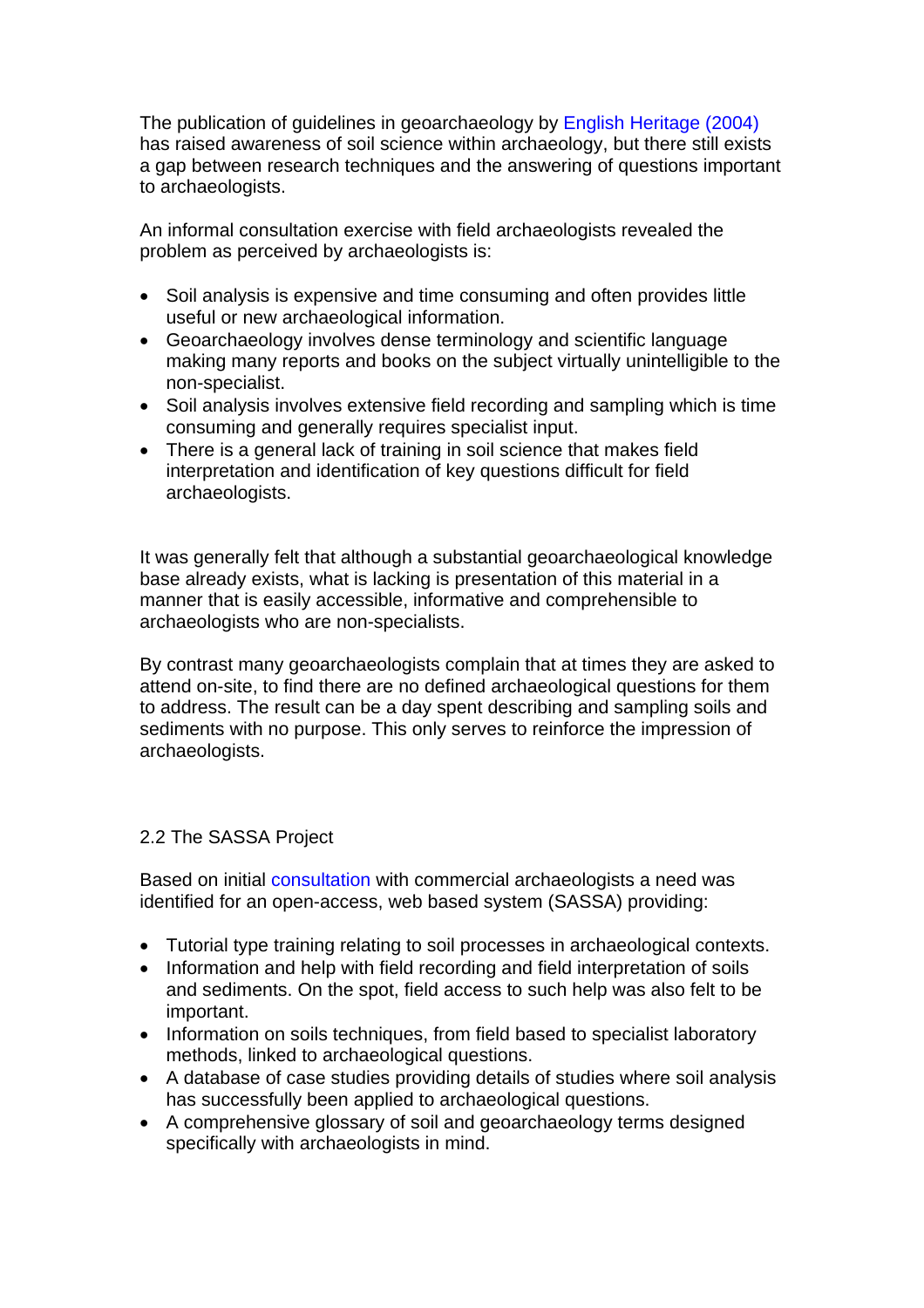The SASSA project is funded through the UK's Natural Environment Research Council (NERC) knowledge transfer programme. This two year project, based at the University of Stirling, aims to familiarise archaeologists with the concepts and possibilities offered by geoarchaeology, in which techniques and methods are clearly linked to pertinent archaeological questions.

The system consists of two discrete but closely interlinked components (Figure 1); a knowledge base built around wiki software, and a field tool that uses an XML data structure and decision tree technology.

Figure 1: sassa system.jpg The structure of SASSA

Whilst the field tool is accessed through the knowledge base it is a stand alone system and its use requires a separate registration process.

The key features of SASSA are:

- Flexibility and mobility regarding operating platform. This includes graphics light versions for PDA and Smartphone hat enables lower cost access via phone networks, and a downloadable version to work independently of internet connections or phone coverage.
- Interactive and evolving resource. The use of wiki software and flexible editor options means that SASSA can evolve and adapt to user needs beyond the end of the development project (December 2007).
- User input and testing during the development stage. The project has involved close co-operation and consultation with field archaeologists from across the UK.

#### 2.3 SASSA's Audience

SASSA's target audience are commercial field archaeologists, for whom it is hoped SASSA will function both as a decision support aid for use in the field and as a training and CPD tool in the office. In order to ensure that SASSA meets the needs of commercial archaeologists a user advisory group was assembled consisting of representatives from archaeology units and curatorial posts across the UK. The potential role of SASSA in university teaching, at both undergraduate and postgraduate level, however, cannot be understated, particularly as it these students that will become the archaeological workforce of the future.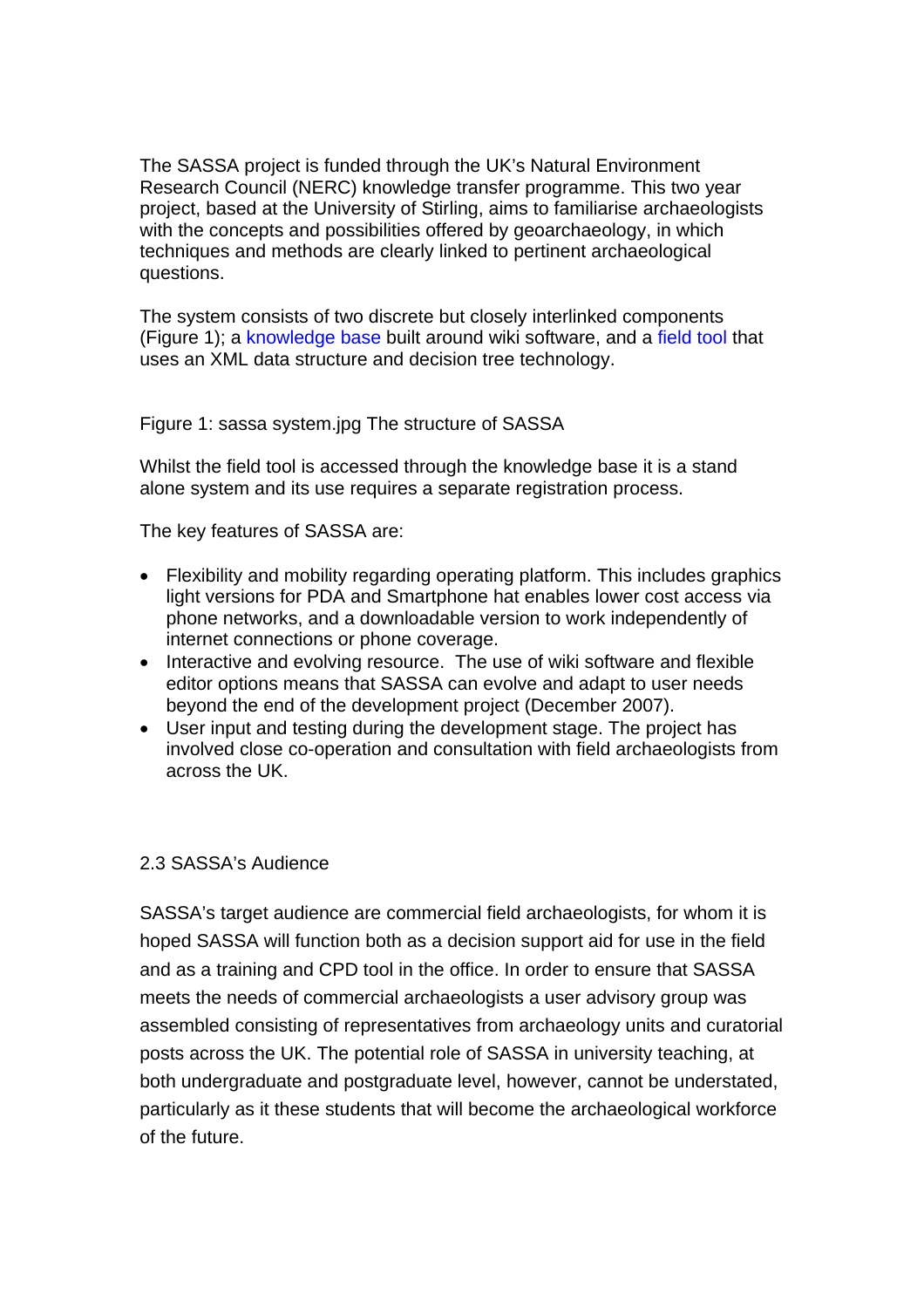The benefit of a web based system is the international presence, and the academic advisory group contains representatives from Europe, US, Canada and Australia to ensure an international element is present in SASSA from the start. The field tool and many of the case studies that "seed" SASSA are predominantly drawn from the development teams UK based experience, however, it is hoped that through the wiki, the international flavour of SASSA will develop over time. Alternative language pages and additional decision support trees aimed at questions and soils in different environments could potentially also be developed by users if an active SASSA community develops.

# 3. THE SASSA KNOWLEDGE BASE

The SASSA knowledge base aims to provide non-specialist archaeologists with reliable, accurate information on a range of earth science and geoarchaeological topics. Powered by MediaWiki software it consists of discrete, stand-alone informational pages that can be accessed via the search facility allowing focussed research on particular topics. However, the pages are also linked in such a way as to allow students or a reader to work logically through the individual pages in the manner of a tutorial for more general research.

## 3.1 The Structure of the Knowledge Base

One of the comments received from the user advisory group was although they had invested in a shelf full of specialist geoarchaeology texts they had "neither the time nor the head space" to read, digest, and interpret their contents in terms of his own projects and sites. By contrast the structure of internet web pages allows users to access relevant information quickly and in manageable chunks, without imposing the linear structure of a paper book.

MediaWiki software was chosen for this project because of the level of development and support for the software that underpins Wikipedia. One potential disadvantage, however, is the horizontal structure of pages characteristic of Wikipedia and Mediawiki. This means that a user coming to the site in the first instance has to know exactly what they are looking for in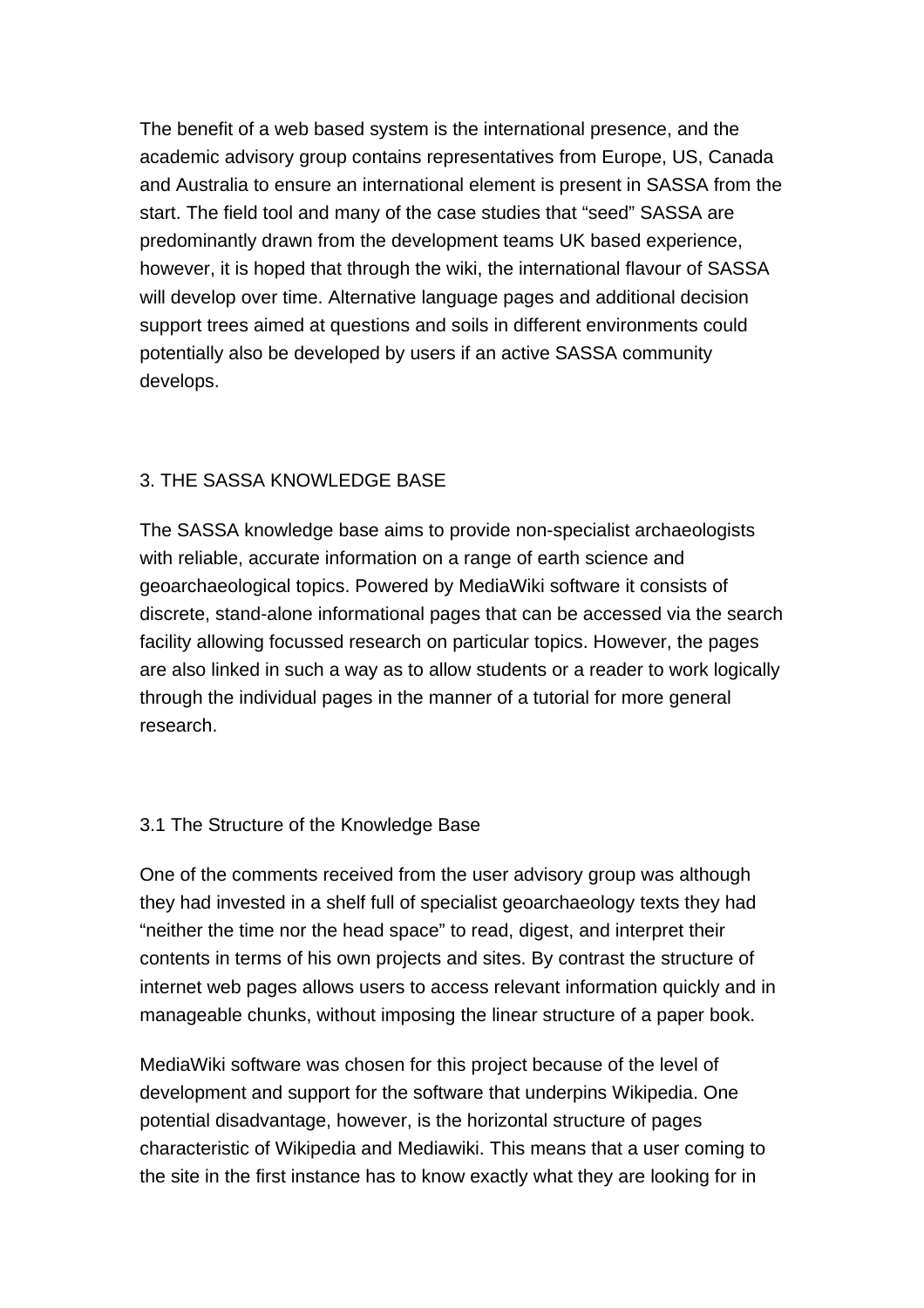order to find relevant information via the search facility. Crumbtrails and namespaces have been used in SASSA to provide a more structured feel and to aid the user in navigating between related web pages if they so wish.

Information pages are grouped through the use of "name spaces". SASSA contains nine name spaces:

- 1. Main Page and SASSA project details
- 2. Field Analysis (including access pages to the SASSA field tool)
- 3. About geoarchaeology
- 4. Tutorial
- 5. Analytical Methods
- 6. Case Studies
- 7. Glossary
- 8. News
- 9. Help

In addition Mediawiki provides "special pages" that provide an advanced search facility and help administrators monitor changes to the wiki.

## 3.2 Overview of the Knowledge Base

3.2.1 Standard page layout

A standard page format helps the user navigate around SASSA, rapidly identifying the information they require, and ultimately add to or edit the site (Figure \*: http://www.sassa.org.uk/index.php/Tutorial:Deposition). User feedback has been very positive regarding the layout and navigation of the SASSA website.

- A crumb trail at the top of the content page provides a link back through the nominal hierarchy of the knowledge base to the SASSA home page. This helps users develop a mental model of the site structure. These links are static and represent the fixed structure of SASSA, they do not replace the browser buttons that allow the user to retrace their steps through the site.
- At the bottom of the content page is a 'back button' and where appropriate a 'forward button'. In the case studies and analytical pages the back link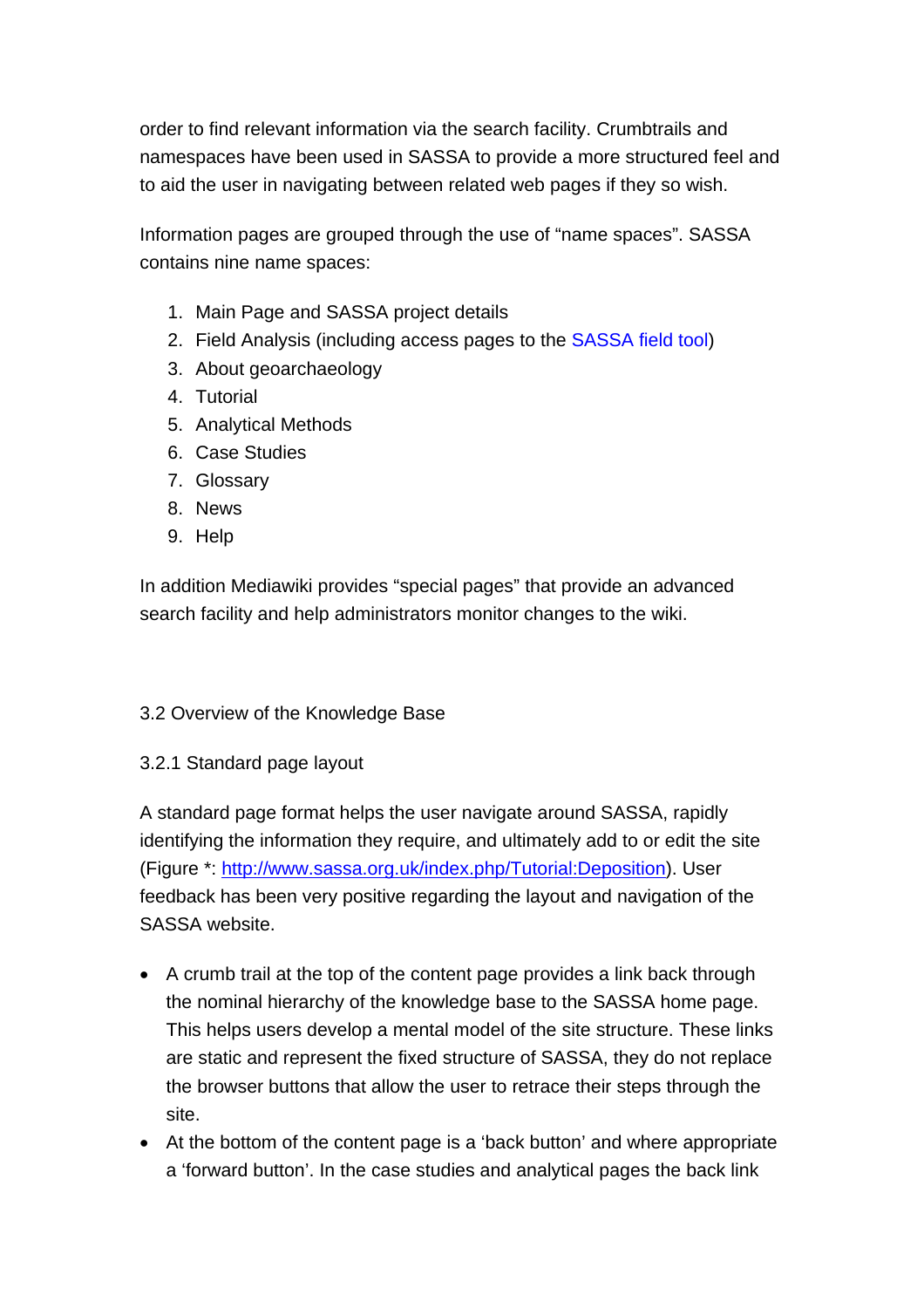allows the user to jump to the parent level. For example, from a page on soil colour estimation the back button would take the user to the field analytical methods index page. However, in the Tutorial and Field Analysis sections forward and back buttons provide a means to follow a linear path through the pages that mimics the layout of a paper book.

• The SASSA navigation bar down the left hand side of the page provides direct links to the home pages of each of the name spaces as well as access to the field tool. A quick search facility and link to external web sites are also provided. In addition users who are logged in will have access to an advanced search facility and the special pages through this left hand bar.



Figure \*: Standard article page layout.

3.2.2 About geoarchaeology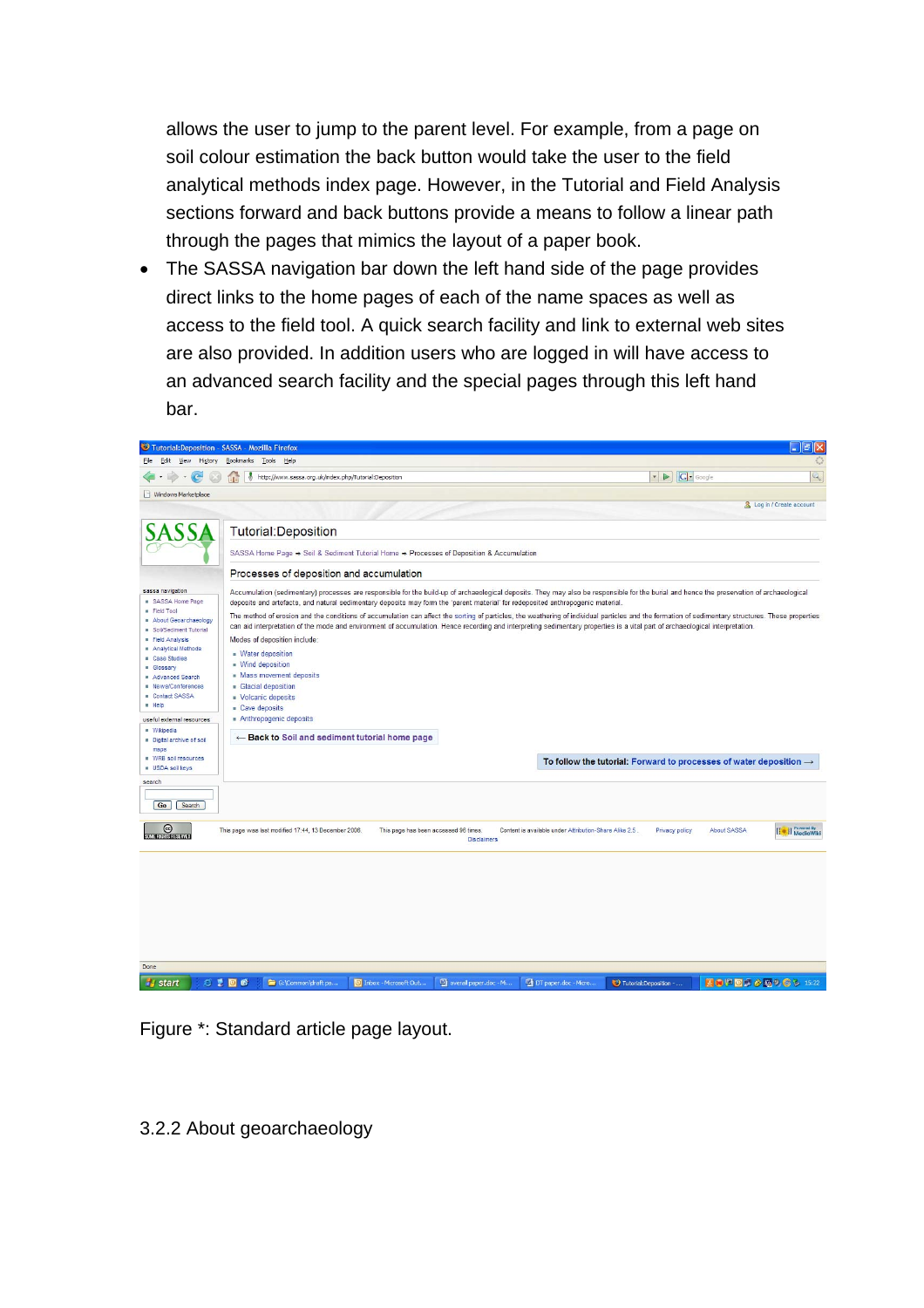The home page of the "Geoarchaeology" namespace provides access to pages outlining the scope of geoarchaeological research, and the broad archaeological questions that can be addressed through geoarchaeology. The aim of this area is to provide the reader with a broad overview of what is (and is not) geoarchaeology and of the potential for geoarchaeological research.

Figure \*: Geoarchaeology home page

## 3.2.3 Soil / sediment tutorial

The "Tutorial" namespace provides classic text-book type information about natural processes of erosion, deposition and soil formation, as well as archaeologically oriented sections on post-burial changes and anthropogenic deposits. The page layout of the tutorial at the time of writing of this paper is as follows in Table \*.

Table \*: The structure of the SASSA tutorial, click on the section titles to view the pages.

|                    | Processes of weathering and erosion                 | <b>Weathering; Water erosion;</b><br>Wind erosion; Mass movement;<br>Ice erosion; Tectonic and<br>volcanic erosion;<br>Anthropogenic erosion                         |  |
|--------------------|-----------------------------------------------------|----------------------------------------------------------------------------------------------------------------------------------------------------------------------|--|
| Tutorial Home Page | Processes of deposition and<br>accumulation         | <b>Water deposition; Wind</b><br>deposition; Mass movement<br>deposits; Glacial deposition;<br><b>Volcanic deposits; Cave</b><br>deposits; Anthropogenic<br>deposits |  |
|                    | Soils, soil forming processes and<br>classification | Soil forming processes; Soil<br>features; Soil profiles and<br>horizons; Soil classification                                                                         |  |
|                    | Processes of post-burial modification               | Burial as a process of<br>preservation; The burial<br>environment; Processes of                                                                                      |  |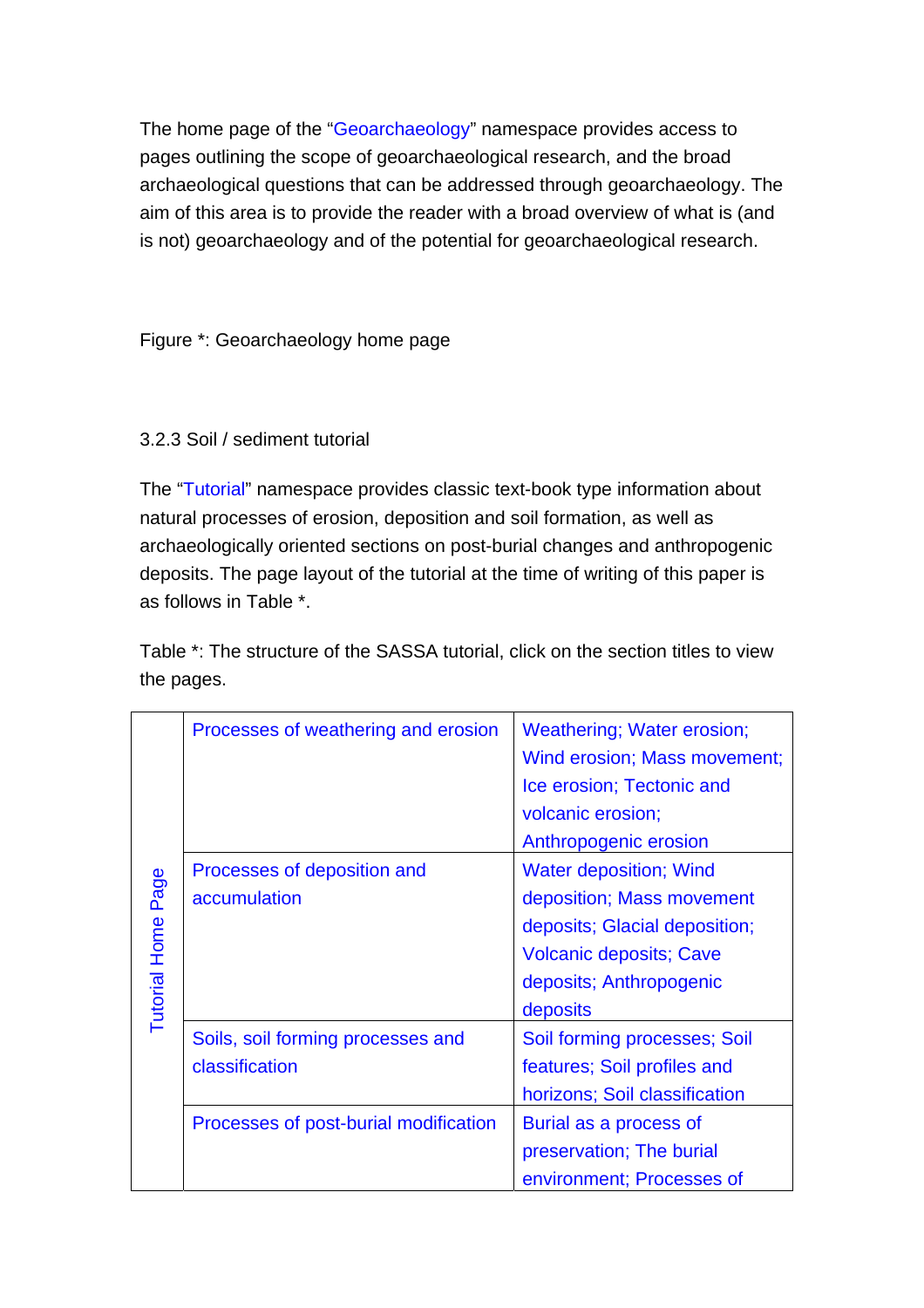|  |                                                 | change in the burial<br>environment; The effects of<br>post-burial modification                                  |
|--|-------------------------------------------------|------------------------------------------------------------------------------------------------------------------|
|  | Anthropogenic soils, sediments and<br>processes | Burning residues; Garden soil;<br>Anthrosols and plaggen soils;<br><b>Buried soils; Ditch and other</b><br>fills |

Forward and back buttons allow the reader to navigate through the pages in a linear manner, whilst for reference the hierarchical structure and search facility allows rapid consultation of individual pages.

## 3.2.4 Field analysis

The "Field Analysis" namespace can also be navigated in a linear tutorial manner, however, the main function of the field analysis section is to support the field tool and archaeologist with field recording and interpretation of soils and sediments. This section not only contains information about how to record basic soil properties such as colour, texture and structure following standard soil and archaeological schemes (e.g. Hodgson, 1976; Soil Survey Staff, 2002; MoLAS, 1994), but also why and when the archaeologists might want to record these properties. For example, there are two pages on soil colour, 1, explains different ways of recording soils (Figure \*) and 2, explains the origins and meaning of soil colour (Figure \*). This area also provides information about sampling - although there is considerable scope for expansion in this area - and a list of recommended field kit for soil description including the equipment and chemical for simple field tests.

## 3.2.5 Analytical methods

"Analytical Methods" provides information about the

3.2.6 Case studies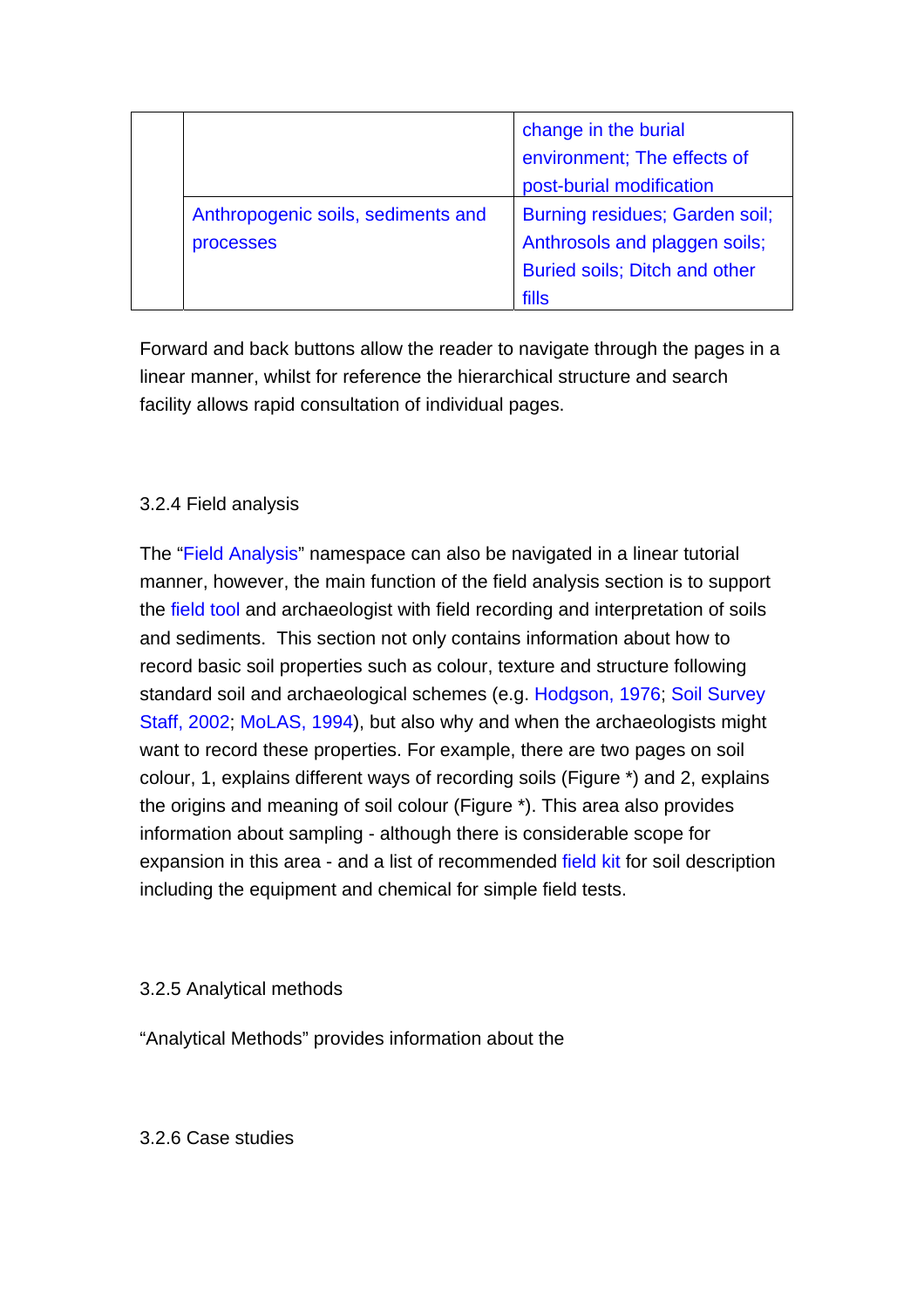The "Case Studies" namespace contains a database of previous geoarchaeological studies. Accessing relevant literature can be difficult for archaeologists operating outside of universities. This database helps address this problem, whilst also providing material to illustrate the processes, questions, and techniques described elsewhere in the knowledge base.

Case studies are organised according to the techniques they employ, the questions they address, the geographical location, and the age and type of the archaeological "site". To date the database includes studies from Europe, Africa, North America and South America that include examples of sampling, stratigraphic analysis, element analyses, micromorphology, magnetics and remote sensing.

A typical case study consists of a protected short summary page in the wiki and where possible this includes a pdf or a web link to a more detailed paper.

## 3.2.7 Glossary

A glossary was the most consistently requested feature of SASSA. The "Glossary" namespace contains an alphabetically arranged series of definitions for a large number (445 as of 10/10/2007) of earth science and geoarchaeology related terms. This area is not protected so users registered with editing rights can add to or amend the glossary.

## 3.3 Contributing to the Knowledge Base

The great advantage of the Mediawiki software is that it allows SASSA's content to be continually updated and added to by the development team, and the wider academic and archaeological community. Contributions from geoarchaeologists and earth scientists are sought for tutorial pages on processes, deposit types and techniques; whilst, the user community can make a valuable contribution to the case study pages. It is hoped that both specialist and non-specialist users will contribute to the discussion pages allowing users to ask questions, discuss issues, and comment on the content of the related article pages.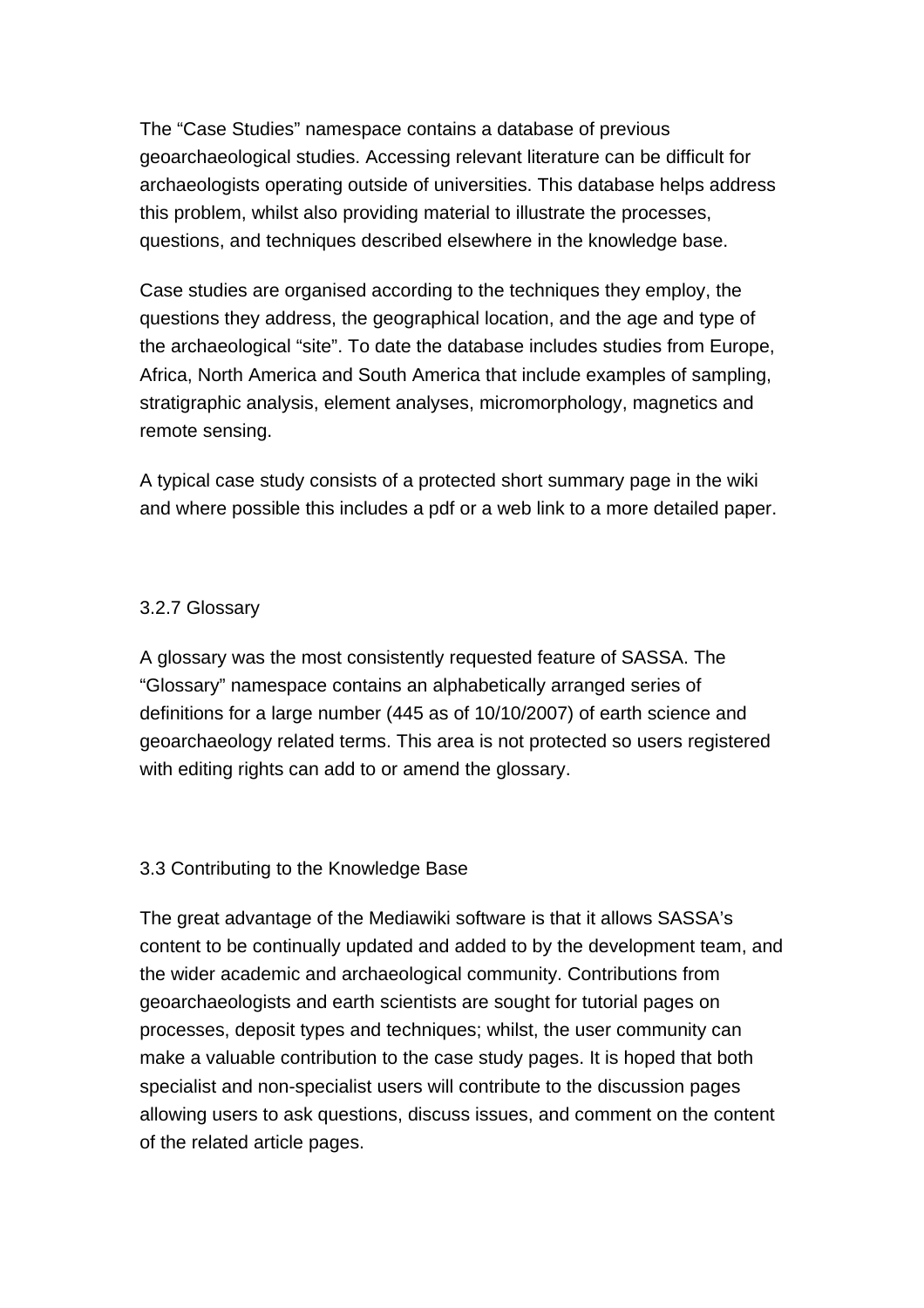The Mediawiki software that powers SASSA is designed by default to allow editing rights to all registered users. This is in line with Wikipedia policy. However, the need to ensure that SASSA is a respected and trusted authority in current geoarchaeological practice and without a team of full-time administrators to manage the site and correct deliberate and accidental problems, it was felt that such a model would be inappropriate for SASSA. Instead a process of post registration validation is required (Table \*).

|                         | <b>Non</b><br>registered | System<br>registered | Administrator<br>registered | Administrator |
|-------------------------|--------------------------|----------------------|-----------------------------|---------------|
| View content pages      | ✓                        | ✓                    |                             |               |
| View discussion pages   | ✓                        | ✓                    |                             |               |
| Access field tool       | ✓                        |                      |                             |               |
| (separate registration) |                          |                      |                             |               |
| View special pages      |                          | ✓                    | ✓                           |               |
| Advanced searches       |                          |                      |                             |               |
| Change preferences      |                          | ✓                    |                             |               |
| Watchlist               |                          |                      |                             |               |
| Edit content /article   |                          |                      |                             |               |
| pages                   |                          |                      |                             |               |
| Edit discussion pages   |                          |                      |                             |               |
| Add pages               |                          |                      |                             |               |
| Review page history     |                          |                      |                             |               |
| Upload documents        |                          |                      |                             |               |
| Change user rights      |                          |                      |                             |               |
| <b>Block users</b>      |                          |                      |                             |               |
| Delete pages and        |                          |                      |                             |               |
| documents               |                          |                      |                             |               |
| Protect pages           |                          |                      |                             |               |

Table \*: SASSA Wiki registration and user rights

Unregistered users have free-to-view rights to all content based pages of the SASSA knowledge base. Web-based registration allows the user additional access to special pages such as advanced search facilities and updates on page changes, as well as to set their own view preferences and to create watch lists of pages. However, web registered users have no editing rights. Upon registration, users are prompted to contact the site administrator – a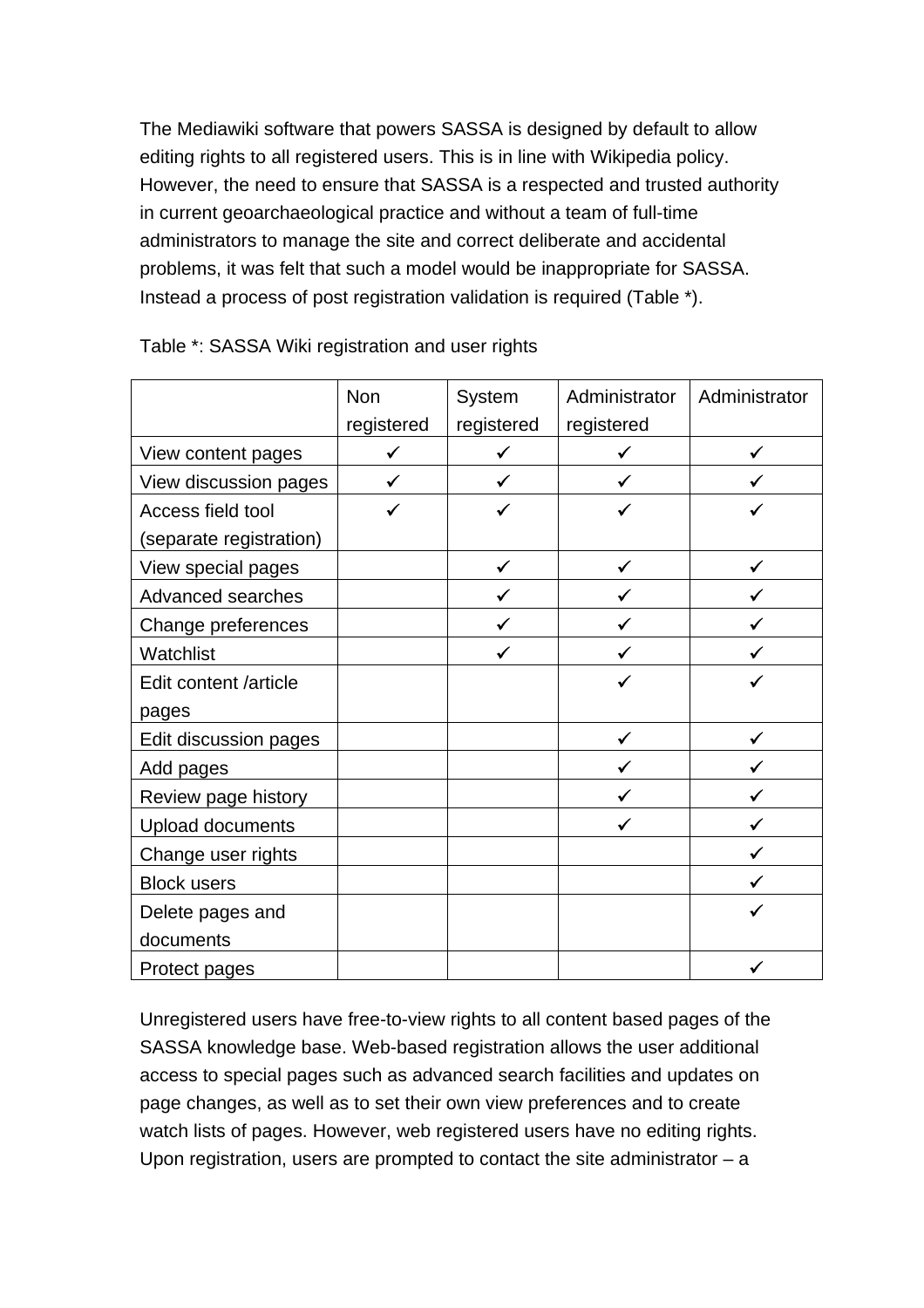designated member of the development team – in order to be given editing rights. This prevents damage to the SASSA site by automated "bots". This approach protects SASSA from vandalism and helps to maintain content quality and accuracy as only trusted members are given editing rights.

However, a challenge still to be overcome by the SASSA project is to encourage legitimate users to register with the administrator and to actively contribute. Links from geoarchaeology pages on Wikipedia and extensive help files have been used in the hope they would boost activity. However, these measures have so far been ineffectual. It is crucial that steps are in place to encourage active participation before the end of the project.

 A group of wiki editor 'champions' is planned to maintain the feel of an active site and to encourage contributions by other users. This group will be drawn from the academic and user community, and will be given training in wiki editing.

## 4. SASSA FIELD TOOL

## 4.1 The User Experience

The field tool is designed to support field archaeologists in the description and basic interpretation of soils and sediments. It will operate on a range of platforms (PC, laptop, PDA, smartphone) either through an internet connection (fixed or wireless) or phone network, and all pages can be printed for paper-based recording if necessary. The aim is to provide non-specialist archaeologists with the field-based support necessary to describe their soils effectively, and to identify key archaeological questions where soil science techniques may be applicable.

The field tool uses an XML database to record user's site and soil data. A separate registration and login from the rest of the SASSA site is, therefore, required. Registration with the field tool is completely free and is open to all. When a new user logs in, they are presented with the field tool home page. which allows the choice of one of two options: the interpretation tool and the soil description tool.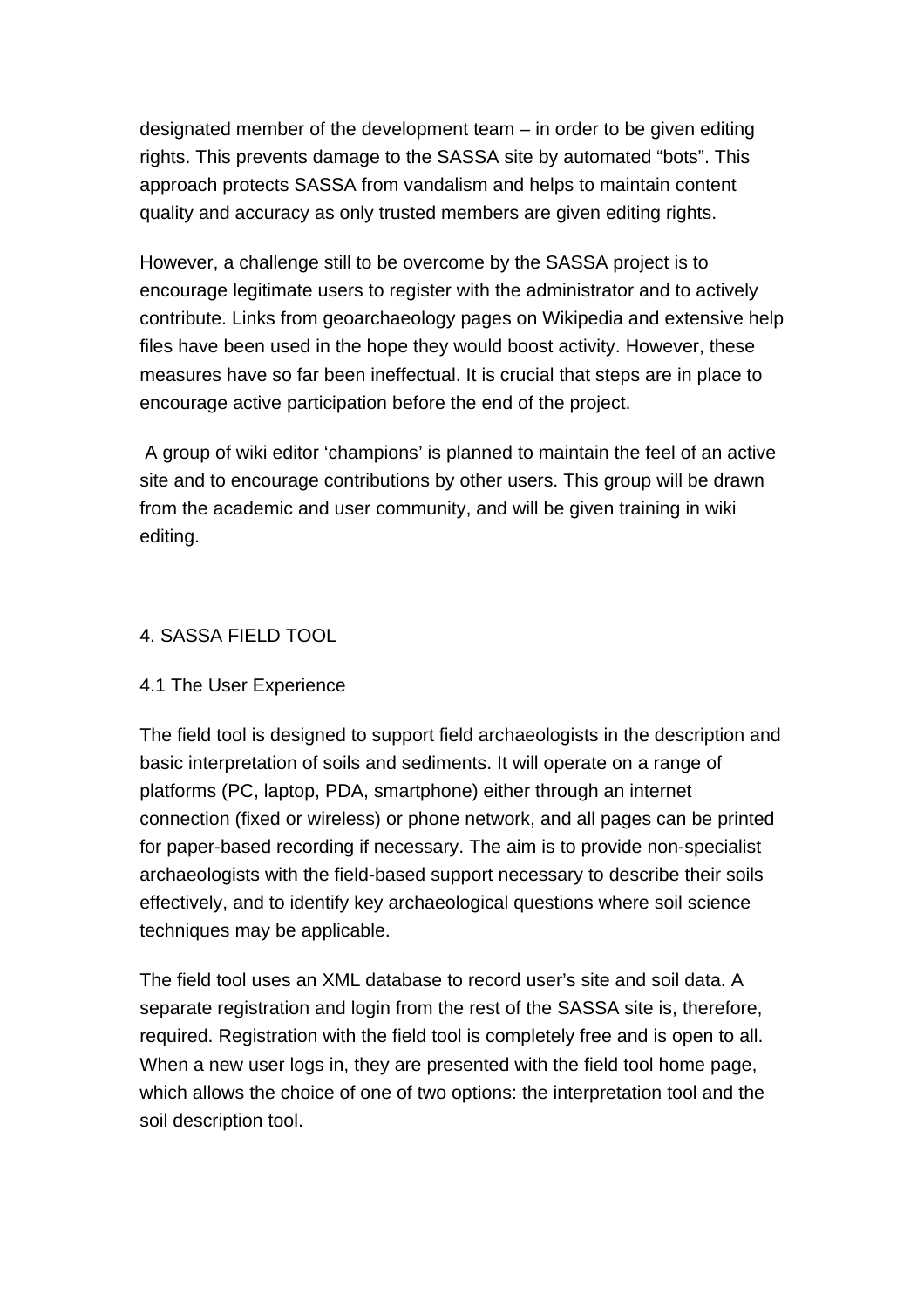The description tool provides a format and help with describing soils and sediments. SASSA does not aim to replace the context recording sheet, rather to complement it. The focus of the tool is on providing not only the information necessary for a user to record soils, but also the background as to "why" they may wish to record extra information and in what circumstances it may be beneficial to invest extra time and efforts.

The interpretation tool is a decision support system that walks the user through a series of questions to provide help with common field questions relating to soils and sediments. For example, "Is this a buried soil?" or "Has this deposit been affected by bioturbation (mixing by earthworms and other animals)?" Again the emphasis is on enabling the user to develop there own understanding of their soils rather than attempting to provide definitive answers to complex questions.

You may register and log in to try the field tool at http://www.sassa.org.uk:8080/sassa/fieldtool See sections 4.11 and 4.12 for more information on using the field tool or refer to the on-line help pages provided by SASSA.

## 4.1.1 Soil description tool

Field archaeologists already critically examine the soils and sediments that comprise their sites. Experienced field workers are finely attuned to the subtle differences that differentiate contexts. Despite this, context sheets often record little more than soil colour (a transitory and subjective property) and texture. Terminology and relevance are two of the reasons why further detail is not routinely recorded, particularly on time constrained, developer-funded excavations. It was felt that using SASSA to specify soil information that should be recorded would be overly restrictive and unreasonable. Such an approach would do little to improve the image geoarchaeology has acquired for costliness and irrelevance. Rather the description tool provides a flexible, mobile format for recording soils information, with detailed support on the why, when and how of recording soil properties through linkages with the SASSA knowledge base.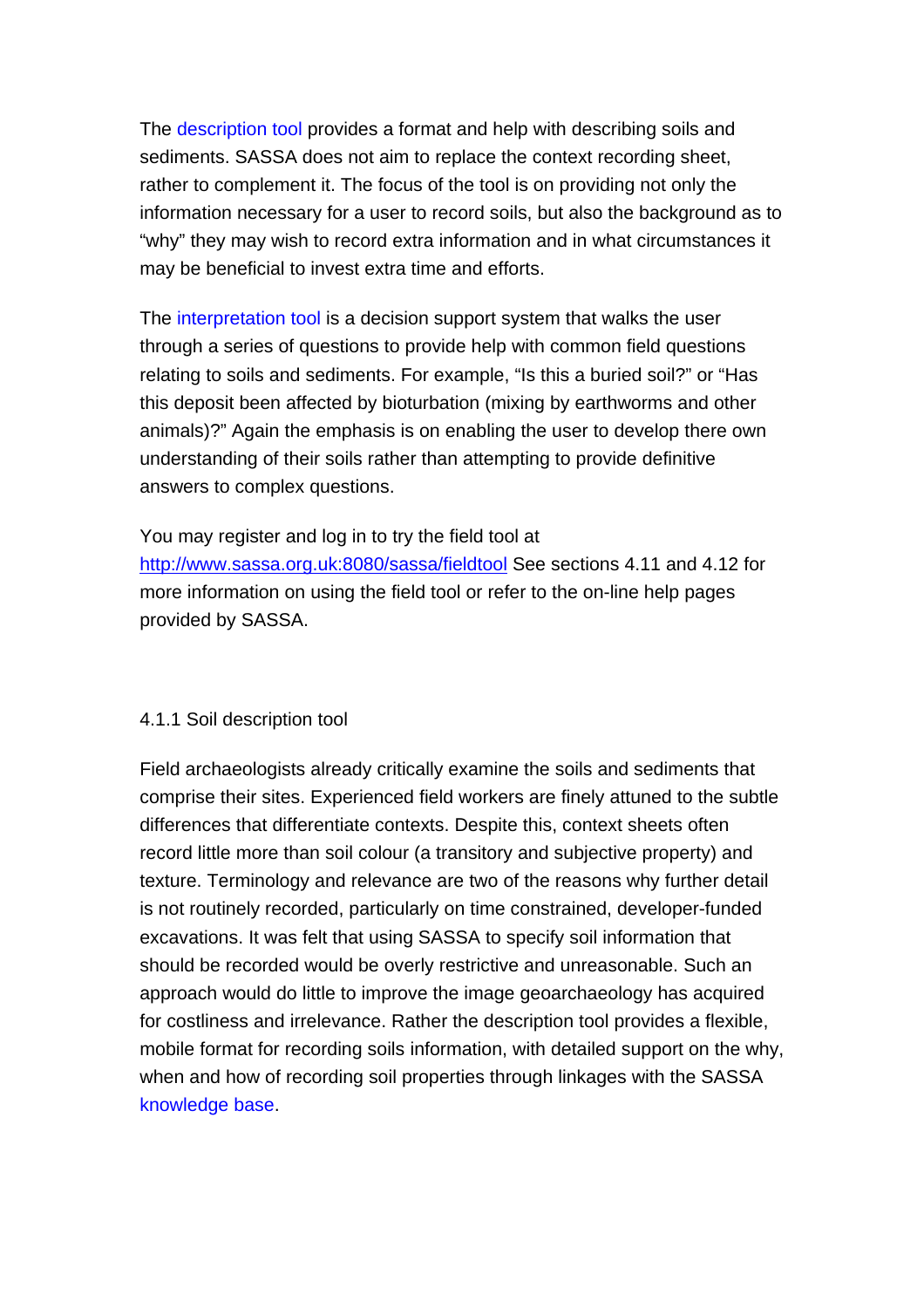#### *Structure and content of SASSA description tool*

Soils information is stored hierarchically according to site, trench or section, and context. A user may generate multiple sites, each site may contain multiple trenches or sections and each section may contain multiple contexts. However, only one soils description can be made for each context. It is left to the user to define these levels and to ensure that the labelling conforms to the site standard. Images can be uploaded at all levels of the description.

If wished general information other than an identifier can be entered at each level but is not required. A development in progress is that of an editor tool which would allow users with downloaded standalone copies of SASSA to edit the forms, either to cut unnecessary data fields or to add more if they wish to tailor the form to their own recording methods and needs.

Colour, composition, structure, texture, stones, inclusions, roots, sedimentary features, soil features (iron pans, concretions etc.) and boundaries can all be described. Drop down menus and radiobuttons provide possible answers for each part of the description, and information buttons link directly to protected pages in the knowledge base, explaining how and why to complete each section.

SASSA is not intended to act as a long-term data storage facility as there is no on-going financial support to increase storage capacity or manage the database. Users are advised to back up data regularly and to delete information when it is no longer needed. All information can be exported in either rtf or pdf format for inclusion in the excavators own site archive. An example SASSA report can be accessed by clicking here.

#### *Potential applications for the SASSA description tool*

Whilst it is possible to use SASSA to complete detailed soil descriptions, the flexibility of SASSA means that for more routine use only certain properties need be recorded. SASSA helps provide the excavator with the confidence to identify which properties are most pertinent. The descriptions will not only preserve a fuller description of the soils and sediments, but can also provide much needed field information to geoarchaeological and environmental specialists who are often on-site only for a limited time. The mobility of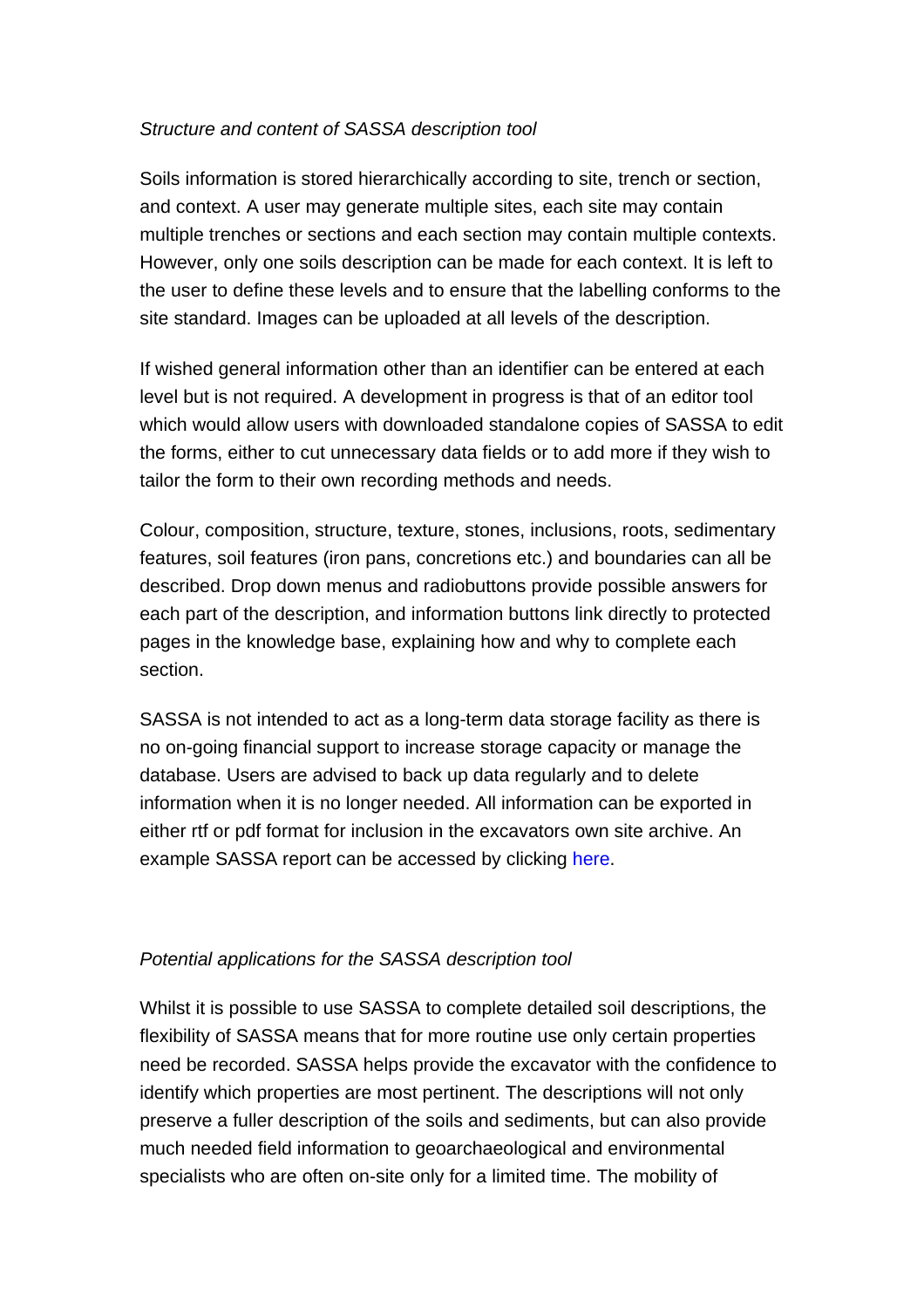SASSA means that field workers in remote locations can pass photographs and supporting descriptions back to team members for advice and discussion. Staff and student training is also an important possible use for the system both on-site and in the office.

# 4.1.2 Soil interpretation tool

The SASSA interpretation tool provides "answers" to common, contextspecific queries. Currently the list of queries includes:

- Is this a buried soil?
- Is this the "natural"?
- Has this deposit been affected by bioturbation (earthworms)?
- Has this deposit been affected by waterlogging (gleying)?
- Is this a colluvial (slope wash) deposit?
- Is this a water-lain (alluvial) deposit?
- Has this deposit been affected by down washing of iron (podzolisation)?
- Has this deposit been affected by in-situ burning?

# *Using the interpretation tool*

The SASSA interpretation tool can be accessed in 2 ways:

- 1. Directly from the field tool home page for quick non context specific soil analysis.
- 2. From the context level of the soil description tool for context specific soil analysis. This option allows relevant data saved to that context to be imported directly into the decision tree.

At either level the user chooses a query from the list. The user is then presented sequentially with a series of questions and answers in order to help answer the query. The structure of a typical decision tree is shown in figure \*. The user cannot answer question lower down the tree until they are reached but they may at any time return to and edit the answer to questions higher up in the tree.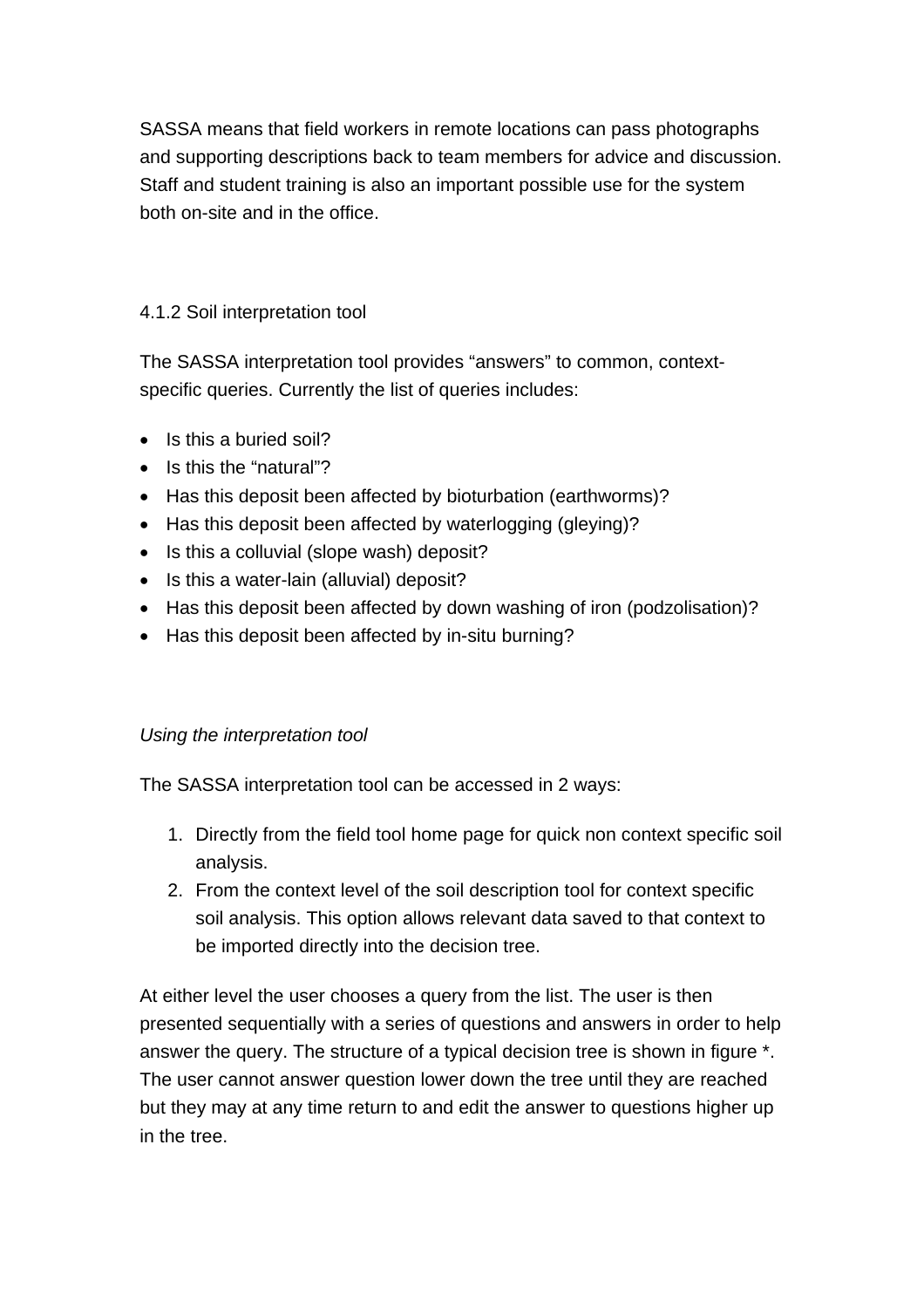Once the tree is completed the user is presented with a score between 0 and 100. A score of 0 is a strong negative, 100 is a strong positive and 50 denotes either insufficient information or conflicting evidence and hence no diagnosis is possible. A table explaining the results is also presented. More important than the score though are perhaps the links to information about how the interpretation was made, what other information might be looked for, what the confounding factors not accounted for by SASSA and ideas of further field and laboratory tests that could be carried out to confirm or refute the findings, or to take the analysis of the deposit further. This follow on information ensures that SASSA does not encourage users to blindly follow the decision tree. Instead the tool encourages users to examine and question their deposits differently. An example of the interpretation tool output can be accessed by clicking here.

Again there is the planned development of an editor tool to enable users to create their own decision trees, perhaps suited to localised conditions or questions. With the involvement of an experienced geoarchaeologist this could provide specific support with sampling as well as interpretation. A future development of the project could be to create a repository of decision trees and queries to extend the range of the SASSA interpretation tool.

#### 4.2 SASSA Field Tool Software

MB, JC and DC to complete.

#### 5. MOBILE DECISION SUPPORT

JC to comment and edit

The need for a focus on field questions and problems was a theme that came through strongly from user feedback at the very beginning of the project. If SASSA was to support archaeologists working in the field it, therefore, it needed to be made available in a form that could be taken out and used onsite either in paper form, or via laptop, PDA or smart phone devices. Mobile computing is a new technology by which users access services via a range of devices, regardless of their location or movement (Zaslavsky et al, 1998).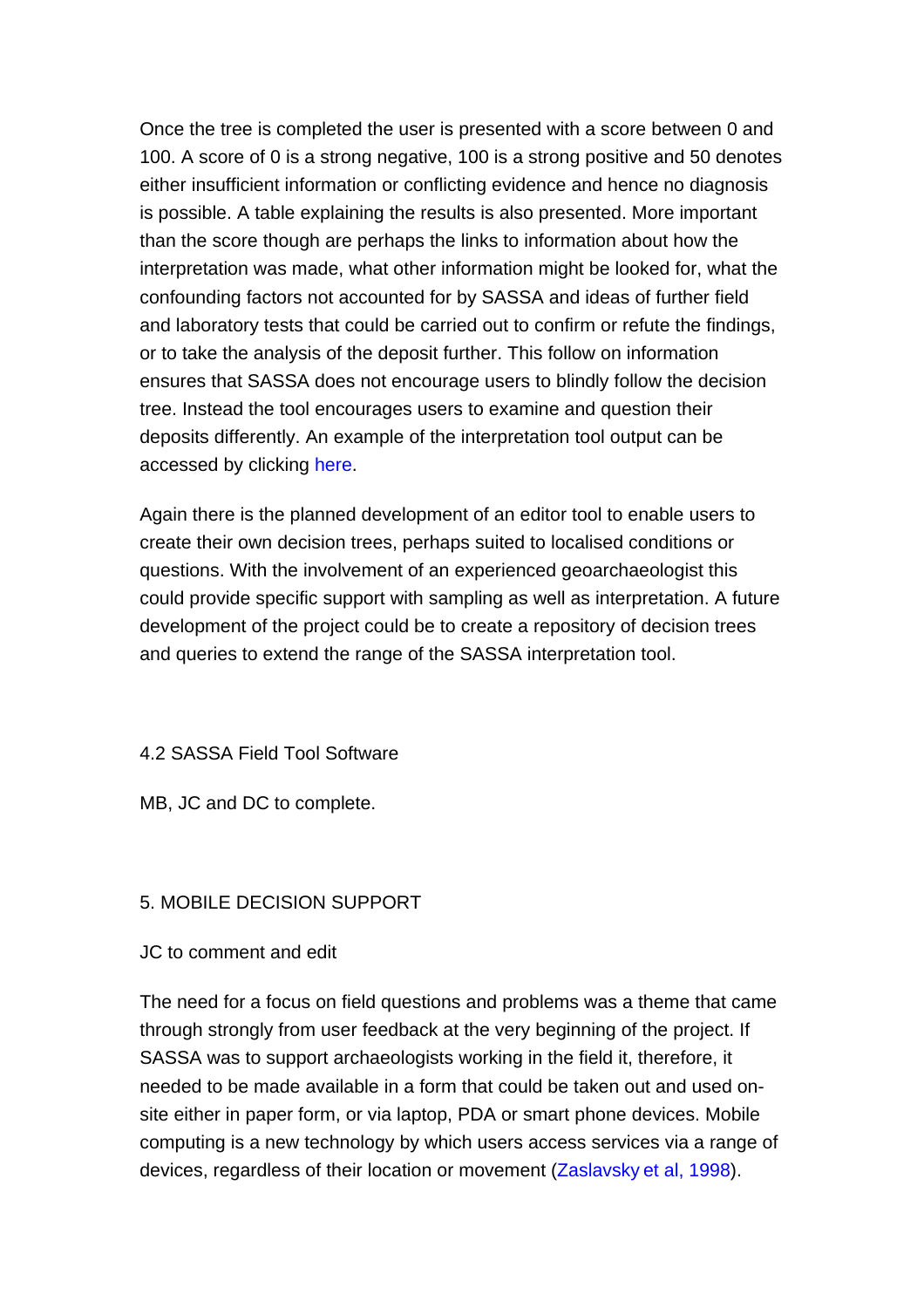Complexities and uncertainties arising from making SASSA available for a wide range of mobile devices for field use include changes in mode of operation, high variability in performance and reliability, issues surrounding visual display capabilities, finite sources of energy, patchy wireless coverage, and facilitating recognition by the system of the user and device. The often wet and dirty working environment and the cost implications of mobile devices for SASSA users also had to be considered.

The approach taken for SASSA was to provide a dual mode system with the full system for use on PC and laptops, and an 'image light version for use on a PDA via either a wireless internet connection or phone network download. A standalone version of the entire SASSA system and supporting software has also been developed. Currently this can auto-run from a 512 Mb memory stick and eventually will be available for download from the website.

#### 6. USER FEEDBACK

The SASSA project has included four main phases of user testing and feedback. In the first instance views were sought prior to the submission of the funding application. This took the form of a general request for views on the application of geoarchaeology in commercial projects, the usefulness of a web-based resource and the needs of the target community in commercial archaeology. This took the form of targeted e-mail and phone conversations with existing contacts internationally. An e-mail request submitted to all registered commercial units in the UK, and a general request for views internationally through the medium of archaeology-based discussion groups. The user and academic advisory groups for the project were drawn from amongst the respondents to this survey. Once funding was secured, an online questionnaire was used to gather information on the existing level of geoarchaeology knowledge, the perception of geoarchaeology's strengths and weaknesses and user needs. The responses to this questionnaire were used to draw up a wish list of features and shape the project, in particular the field aspect.

## 7. THE FUTURE OF SASSA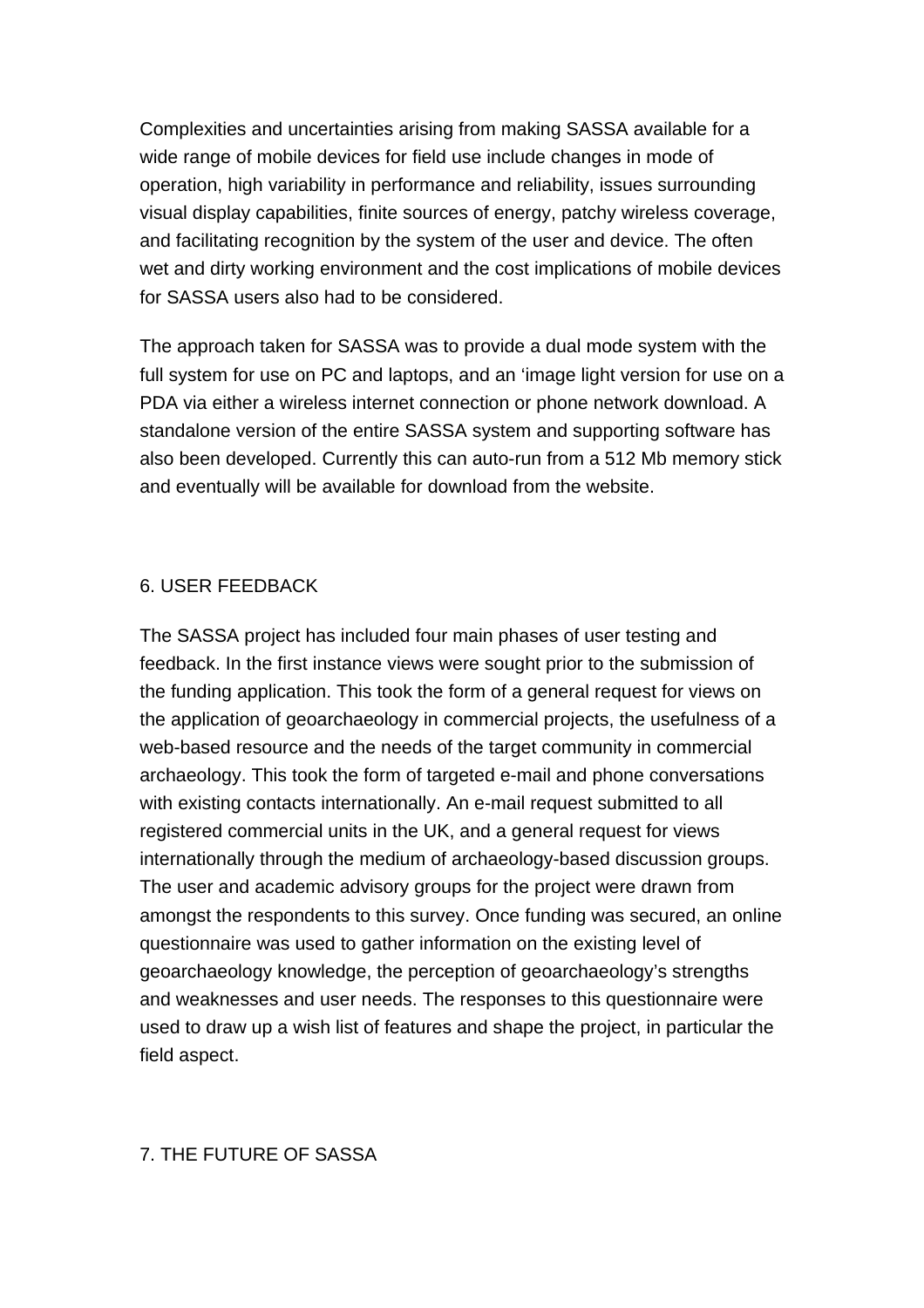For the foreseeable future the SASSA server will be housed and maintained at Stirling University by the development team. However, the support that will be offered after the end of the project is intended to be minimal (Wiki software updates, registration of users and policing of content, hardware glitches etc.). Beyond the end of the project it is the wider geoarchaeological and archaeological community who will shape the future of SASSA.

The internationalisation of SASSA is a key area for future growth. The wiki structure of the knowledge base freely supports alternative language versions, whilst the editor function for the field tool allows users to translate the soil description and interpretation tools into their own language. Where this happens a database of translations and new interpretation tools outside of the authors experience of UK geoarchaeology should be made freely available to all.

The software configuration and approach taken by SASSA, however, is suited to a range of different applications both in archaeology (for example plant macro and pollen identification and analysis; borehole logging) as well as in other disciplines.

# 8. ACKNOWLEDGEMENTS

The SASSA project is funded by the Natural Environment research Council (NERC) UK (NE/D000971/1). The project has been overseen by academic and user advisory groups and many thanks are due to all the members of these groups and to everyone who has provided feedback, content, and guidance on the project.

## 9. BIBLIOGRAPHY

<li><a name="butzer1982"><strong>Butzer, 1982</strong></a> Butzer, K.W. 1982. <em>Archaeology as human ecology.</em> Cambridge.</li> <li><a name="cornwall1958"><strong>Cornwall, 1958</strong></a> Cornwall, I.W. 1958. <em>Soils for the Archaeologist.</em> London.</li> <li><a name="dimbleby1966"><strong>Dimbleby, 1966</strong></a> Dimblebly, G.W.1966. <em>Environmental studies and archaeology.</EM> Bulletin of the Institute of Archaeology. <strong>6</strong>. London.</li>